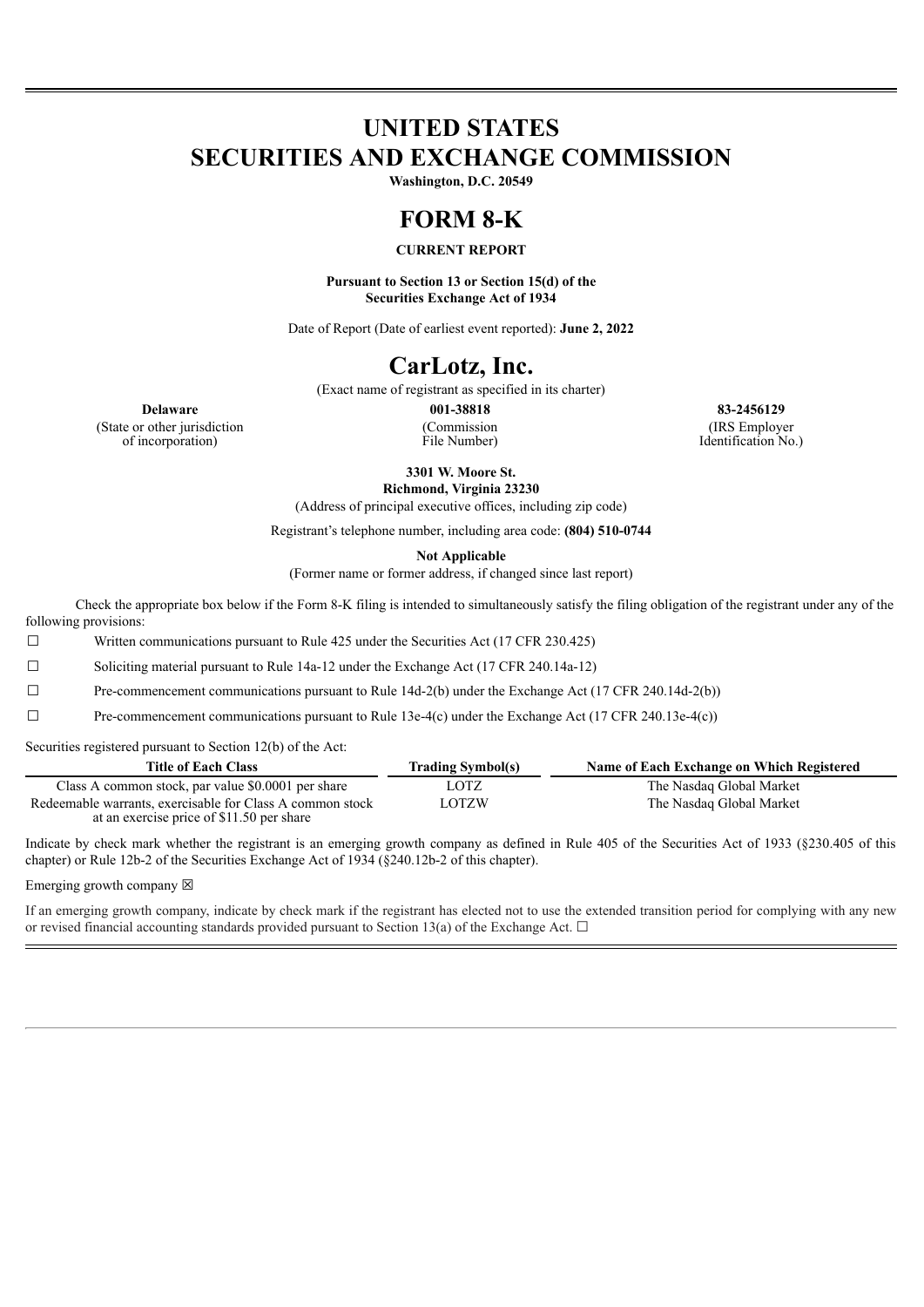#### **Item 5.07. Submission of Matters to a Vote of Security Holders.**

(a) The annual meeting of stockholders of CarLotz, Inc. (the "Company") was held on June 2, 2022 (the "Annual Meeting").

(b) At the Annual Meeting, the stockholders:

- Elected two Class 2 directors, each to serve for a three-year term until the 2025 annual meeting of stockholders or until his or her successor is duly elected and qualified or until his or her earlier death, resignation or removal; and
- ratified the appointment of Deloitte & Touche LLP as the Company's independent registered public accounting firm for the year ending December 31, 2022.

The following are the final voting results for each of the two items votes on at the Annual Meeting.

### **1. Election of Directors:**

| <b>NOMINEE</b>   | VOTES FOR  | <b>VOTES WITHHELD</b> | <b>BROKER NON-VOTES</b> |
|------------------|------------|-----------------------|-------------------------|
| Steven G. Carrel | 51,888,175 | 3.022.152             | 24,074,794              |
| James E. Skinner | 41.626.023 | 13.284.304            | 24,074,794              |

### **2. Ratification of Appointment of Deloitte & Touche LLP:**

| <b>VOTES FOR</b> | <b>VOTES AGAINST</b> | <b>VOTES ABSTAINED</b> |
|------------------|----------------------|------------------------|
| 77.949.437       | 399,123              | 636,561                |

(c) Not applicable.

(d) Not applicable.

2